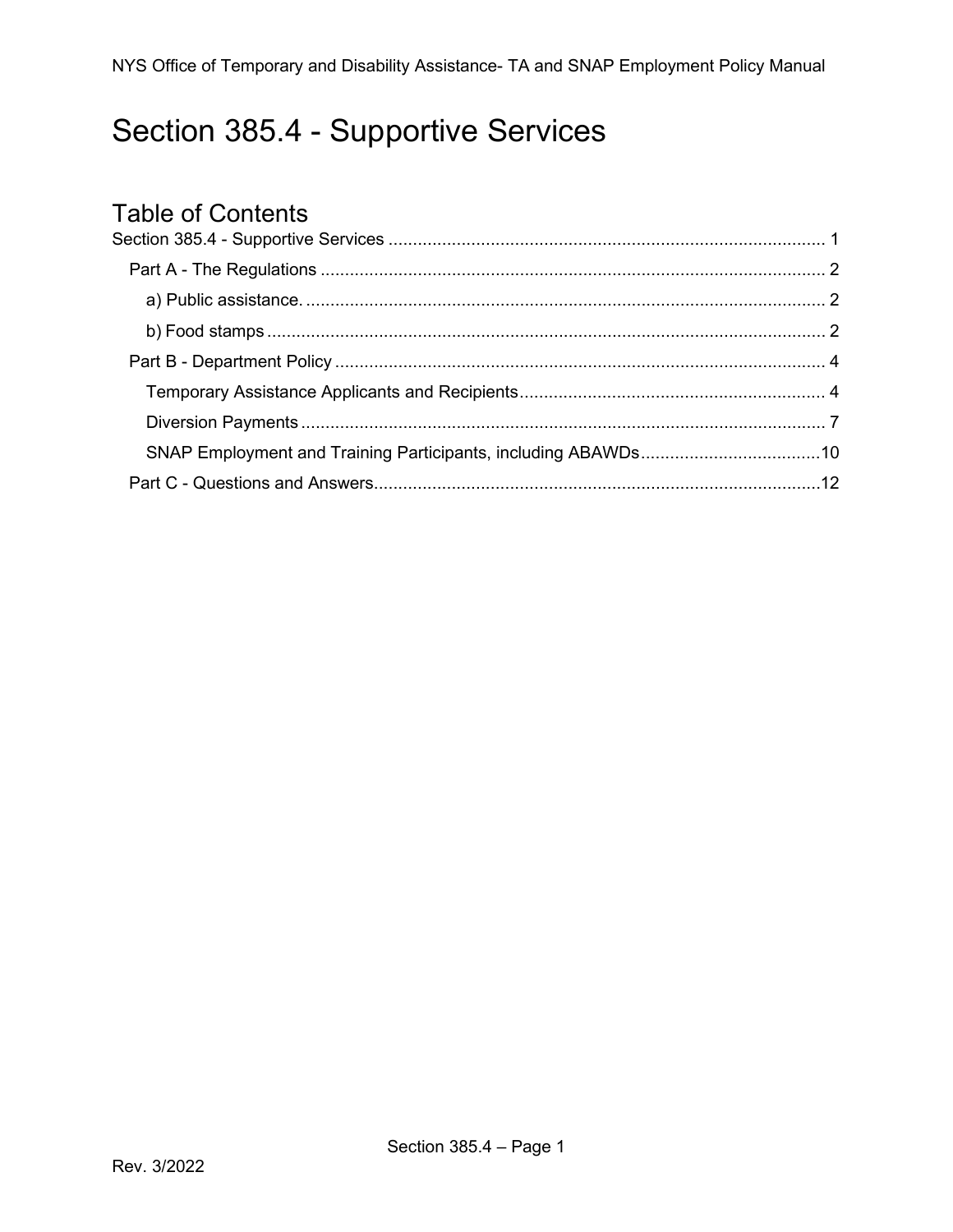## Part A - The Regulations

#### <span id="page-1-0"></span>a) Public assistance.

- 1) To the extent Federal and State resources are available and consistent with a local plan submitted pursuant to this Part, the social services official must provide to applicants and recipients transportation, work-related expenses, child care for children up to age 13, case management and medical assistance in a manner which is consistent with the social services district's local plan prepared in accordance with the requirements of section 385.10 of this Part.
	- i) To the extent local resources permit, case management shall be provided for pregnant adolescents, adolescent parents and at risk youth under 18 years of age, persons with limited English proficiency and individuals whose employability plans indicate the need for two or more concurrent work activities.
	- ii) Child care shall be guaranteed to individuals who need such care to participate in activities assigned in accordance with the provisions of this Part and Part 415 of this Title.
- 2) The social services official may provide supportive services for up to 90 days to individuals who have lost eligibility for public assistance due to employment.
- 3) The social services official may provide any other supportive services which he/she deems necessary to allow individuals to participate in work activities, assist individuals at risk of needing public assistance to improve their opportunities for employment or to maintain their employment, or to assist employed public assistance recipients to improve their opportunities for employment which will move them to self-sufficiency.
- 4) The social services official shall make diligent efforts to assist a person who needs transportation to get to and from a work activity site assigned in accordance with section 385.9 of this Part to obtain such transportation. Where lack of transportation is a direct barrier to participation in an assigned work activity the social services official shall make a reasonable effort to assign the individual to an appropriate work activity at a site in closest proximity to such individual's residence.

#### <span id="page-1-1"></span>b) Food stamps.

The social services official shall provide, as appropriate, transportation, or reimburse the costs of transportation and provide for dependent care, or reimburse the costs of dependent care expenses for individuals participating in food stamp employment and training programs identified in local plans developed pursuant to section 385.10 of this Part.

- 1) Reimbursement for transportation costs shall not exceed a total of \$25 per month per individual.
- 2) Reimbursement for dependent care shall not exceed the actual cost of care or the market rate for such care as established by section 415.9(j) of this Title. Individuals cannot be required to participate in food stamp employment and training programs if the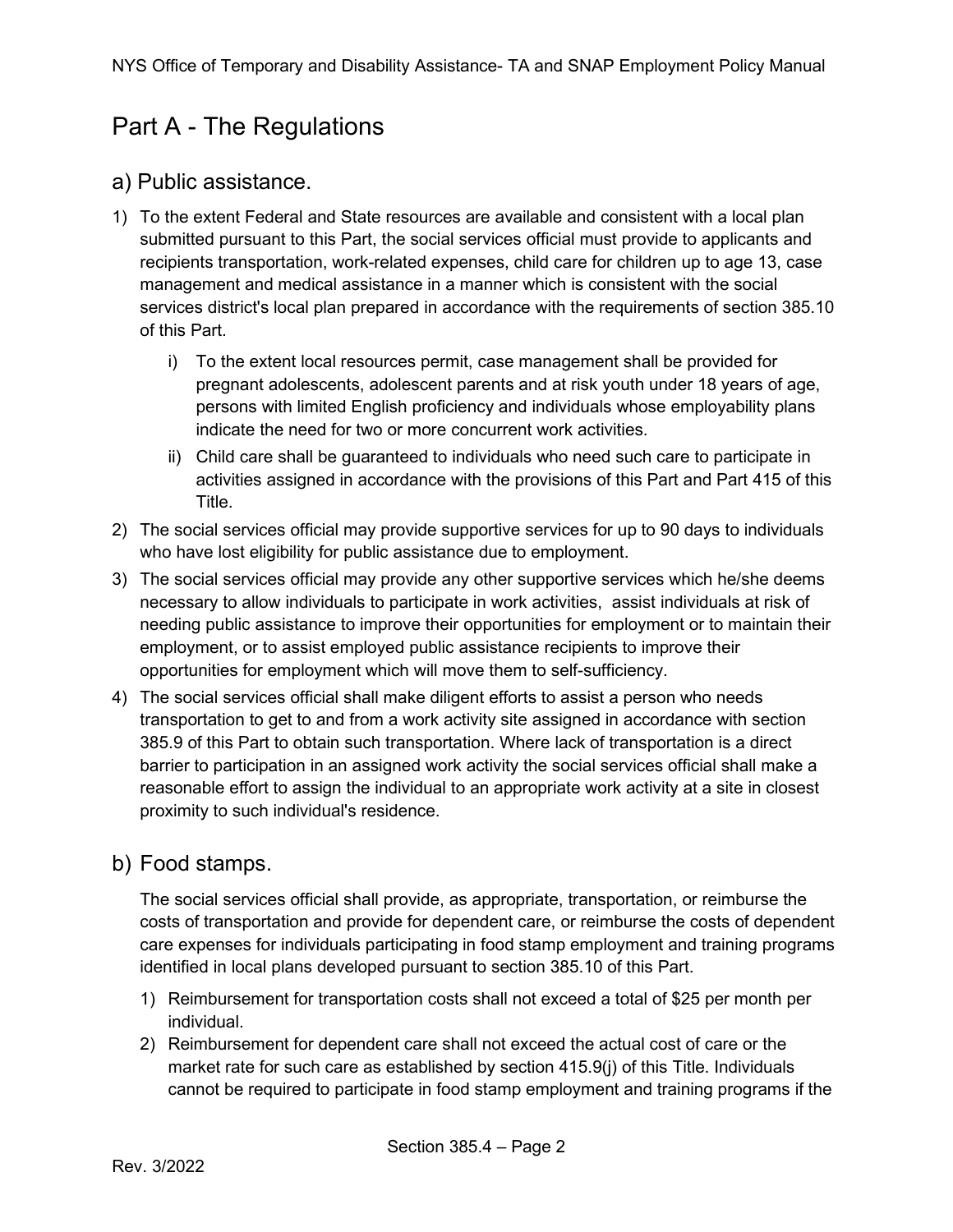cost of dependent care exceeds the allowable amounts, provided, however, that food stamp applicants and recipients participating in combined food stamp and public assistance employment and training activities for which the requirements of subdivision (a) of this section apply shall be required to participate if dependent care costs in excess of the maximum allowed by this paragraph are made available if appropriate and in accordance with the provisions of such subdivision.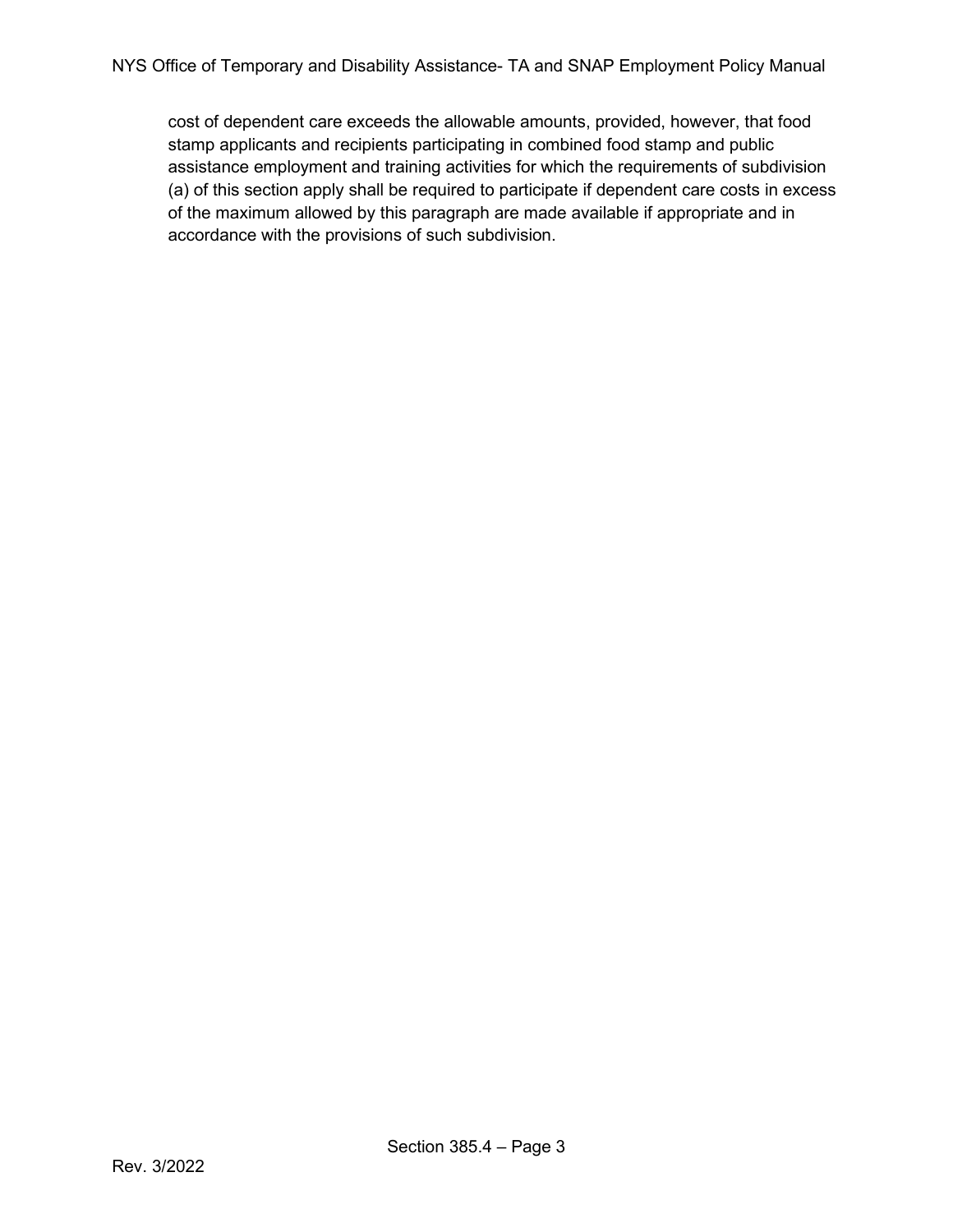## <span id="page-3-0"></span>Part B - Department Policy

Supportive services are a critical tool to assist individuals with successfully participating in work activities. Supportive services are provided to applicants and recipients subject to the availability of federal and state funds and are offered to individuals assigned to work activities or to satisfy other employment requirements such as attending orientation or an assessment in accordance with the requirements of section 332-A of the SSL. The types of supportive services provided by each district are detailed in district biennial Temporary Assistance (TA) and Supplemental Nutrition Assistance Program (SNAP) Employment Plans.

#### <span id="page-3-1"></span>Temporary Assistance Applicants and Recipients

Districts are required to provide individuals with the supportive services needed to engage in work activity assignments including childcare, transportation and other supportive services for all TA recipients who are age 18 or older (including individuals who are 16 or 17 years old and not satisfactorily attending secondary school and have not completed high school or high school equivalency program).

Transportation can be one of the most significant barriers to employment that individuals may face. Taking the time to review each individual's transportation situation and needs while engaging in work/job placement activities will provide a realistic picture of the array of job opportunities available to them and possibly lead to higher job retention rates. It will likely also minimize some of the employment stops and starts individuals experience such as:

- receiving a job offer but being unable to take the position because the job is not on the bus line;
- not being able to afford the on-going cost of transportation to get to the position;
- the transportation options do not operate during all of their scheduled work hours; or
- the transportation does not meet other ancillary needs such as allowing for drop off and/or pick up of children at day care.

By exploring transportation needs up front, ideally at the initial assessment, individuals will have a higher chance of overcoming their transportation barriers and achieving their employment goals.

The selection of the correct payment type for each supportive service that is issued is important. Each supportive service is identified as an assistance payment type or a non-assistance type. The distinction between assistance and non-assistance payments has implications for families, districts, and the State. The federal regulations at 45 CFR 260.31 make a distinction between an "assistance" payment and a "non-assistance" payment. The term "assistance" includes cash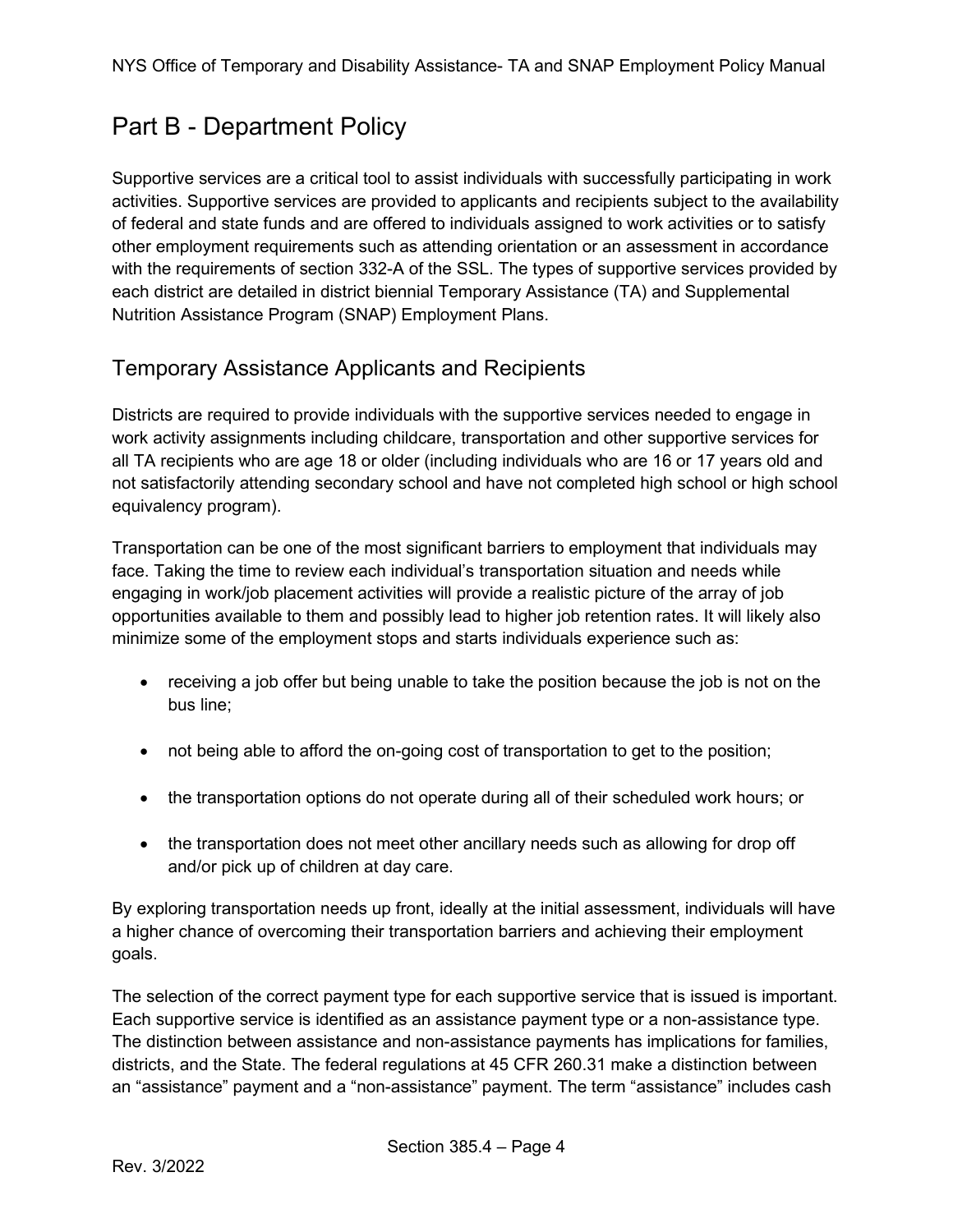payments, vouchers, and other forms of benefits designed to meet a family's ongoing basic needs (i.e., for food, clothing, shelter, utilities, household goods, personal care items, and general incidental expenses). The term "assistance" also generally includes supportive services, such as transportation provided to families who are not employed. The term "assistance" does not include nonrecurrent, short term benefits that are designed to deal with a specific crisis situation or episode of need; are not intended to meet recurrent or ongoing needs; and, will not extend beyond four months. There are six types of employment-related supportive service payment types:

- 1.) Upstate WMS payment type R7-Transportation: Includes bus tokens/passes, gas card, mileage reimbursement, vehicle insurance, vehicle repair, driver's license fees and vehicle registration and are available to Family Assistance (FA), Safety Net Assistance (SNA) Maintenance of Effort (MOE), and SNA non-MOE applicants and recipients;
- 2.) Upstate WMS payment type R9- Employment and Training Essential Needs: Includes work related clothing expenses, license fees, and tools needed to complete job assignments and are available to FA, SNA MOE, and SNA non-MOE applicants and recipients. This supportive service payment does not include assistance payments, fines or penalties;
- 3.) Upstate WMS payment type T2 Extended Supportive Services: Includes transportation employment related expenses for FA, SNA MOE, and SNA non-MOE recipients whose case closed due to employment for up to 90 days. Also, this includes payments made for two-parent families that are subject to the federal Two-Parent rate (where neither parent is disabled) and assigned a WMS parent indicator of "2" (06-LCM-09);
- 4.) Upstate WMS payment Type T3 Training Tuitions and Fees: Includes tuition or other training related expenses necessary to participate in employment related training, (when not otherwise available) and are available to FA, SNA MOE, and SNA MOE individual applicants and recipients;
- 5.) Dependent Care Upstate WMS payment type varies based on type of care and services/non-services case. This supportive service is distributed based on the following:
	- a.) Guaranteed to TA applicants or recipients, with a child under 13 years of age, if required to participate in an approved work or other required activity including working individuals who receive "in-lieu of TA" and sanctioned TA recipients who are assigned to activities to demonstrate compliance. Also, included under the guarantee are families whose case closed due to income who received TA in three out of the six months preceding the month of closing and have income up to 200% of the applicable State income standard for up to 12 months after the month of TA case closing;
	- b.) Child care funds are available but not guaranteed for the following: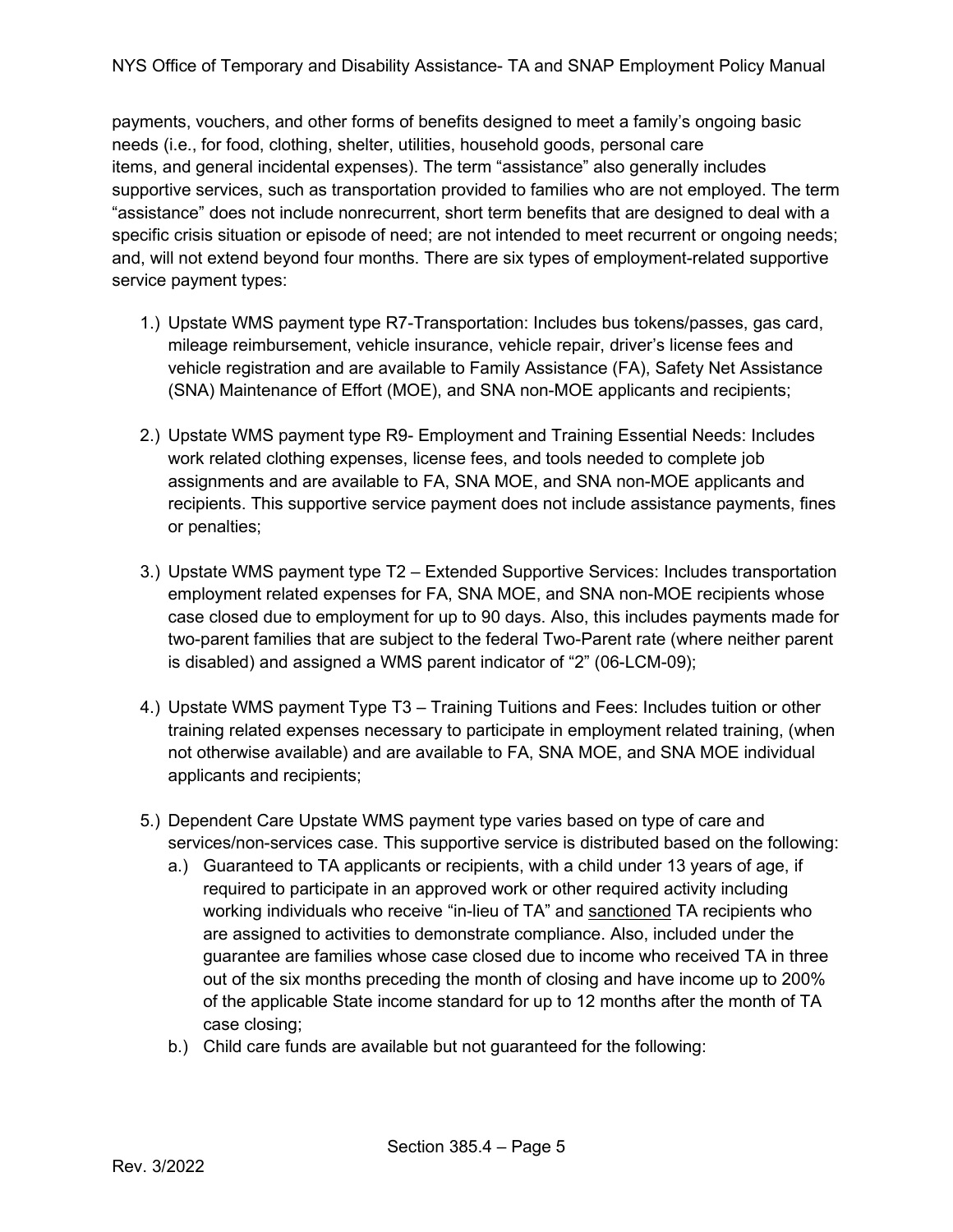- TA applicant/recipient with an eligible child 13 years old or older who has special needs or is under court supervision to allow for parent to participate in work or other required activities;
- Teen parent to attend HS or equivalent;
- TA recipient with a child who needs protection because parent/caretaker is physically or mentally incapacitated or has family duties requiring his/her absence from home;
- A parent/caretaker who is at risk of becoming dependent on TA to be engaged in work;
- A family experiencing homelessness to seek housing and seek employment, be engaged in work, attend educational/vocational activities, or participate in counseling services programs.
- c.) District option, if included in Child and Family Services Plan and funds are available, to a family receiving TA or one that has income of up to 200% of the State income standard and needs childcare for a child under 13, or a child 13 years old or older who has special needs or is under court supervision, for the following reasons (the district's selected options can be viewed at [https://ocfs.ny.gov/programs/childcare/plans,](https://ocfs.ny.gov/programs/childcare/plans) see 18 NYCRR 415.2 for complete list):
	- Parent/caretaker to attend substance abuse treatment program(s);
	- TA recipient to participate in a work activity in addition to another required activity;
	- TA family when child care services are necessary for a sanctioned parent or caretaker relative to participate in unsubsidized employment;
	- In an emergency situation of short duration;
	- Family with income up to 200% of the State income standard is seeking employment or participating in educational or vocational activities (no more than 4-year post-secondary).

Note: While this section of the regulations authorizes dependent care as a supportive service, dependent care payments are funded through the Child Care Development Block Grant. Please refer to Office of Children and Family Services regulations at 18 NYCRR section 415 for policy on provision of dependent care. Contact the Division of Child Care Services at 518-474-9454 for information and guidance.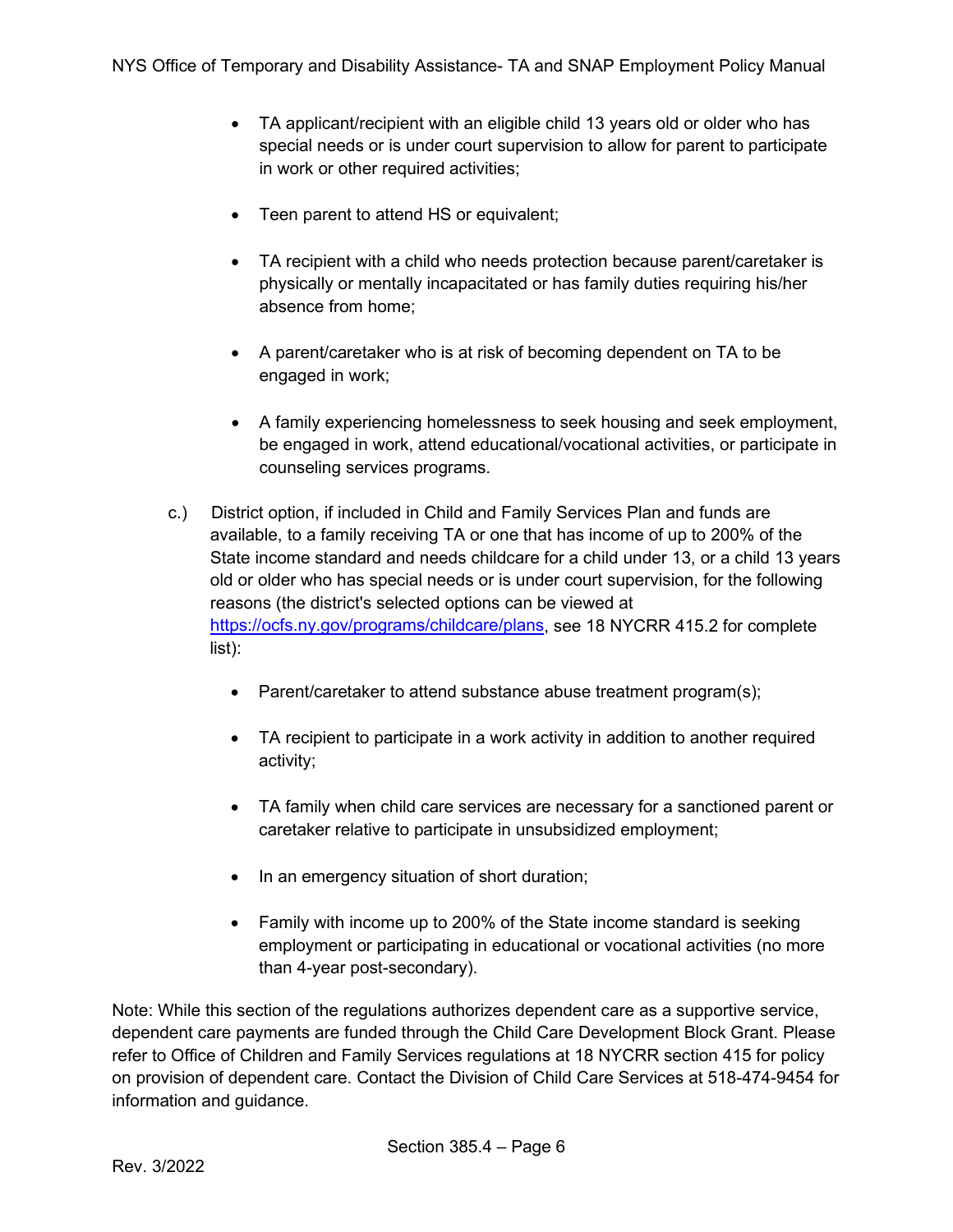#### <span id="page-6-0"></span>Diversion Payments

Diversion is the actions that a district takes to assist an applicant in finding ways to meet their needs without receiving ongoing TA benefits. Districts screen applicants to see if they can be diverted from receiving ongoing cash assistance by helping them identify other services and resources that might be available. Available services and resources include programs, such as, SNAP, Medicaid, HEAP, Women's, Infants and Children (WIC), Child Care Assistance and State and local employment services. In addition, districts can utilize community resources such as food pantries, charitable organizations, family and friends. When community resources are used, the district must confirm that these resources are actually available to meet the applicant's need.

If necessary, non-recurring payments may be authorized to divert a household from needing ongoing TA if the applicant is eligible for Emergency Assistance to Needy Families (EAF) or Emergency Safety Net Assistance (ESNA), and the payment will resolve a crisis and enable the applicant to obtain or maintain self-sufficiency. Districts are reminded that payments made to divert a household from needing ongoing TA must not be used to circumvent normal ongoing TA eligibility requirements such as work rules.

It is not mandatory that applicants for TA who are eligible to receive ongoing benefits accept a payment to divert the household. If the applicant agrees to accept a payment to divert a household from needing ongoing assistance, the applicant must withdraw in writing their application for ongoing assistance and the district must follow separate determination procedures. If the applicant refuses to accept the diversion payment instead of ongoing assistance, and the applicant is eligible for ongoing TA, the district must issue ongoing TA benefits.

The purpose of the following WMS diversion payment types is to collect accurate data for federal reporting requirements. Therefore, these payment types must not be used under any other circumstance other than defined below:

Upstate WMS payment type D9-Diversion Transportation Payment: This payment type must be used to authorize a nonrecurring diversion payment for employment related transportation expenses such as the cost of public transportation, car insurance or car repairs. This diversion payment type can be issued to employed applicants who have a transportation need that must be met to maintain employment and, if not met, may result in the opening of an ongoing TA case. This payment type may also be used to provide transportation for applicant job search activities while TA eligibility is being determined or for applicants with a bona fide job offer. To receive this benefit, the household must be categorically eligible for EAF and meet all income and resource requirements of EAF.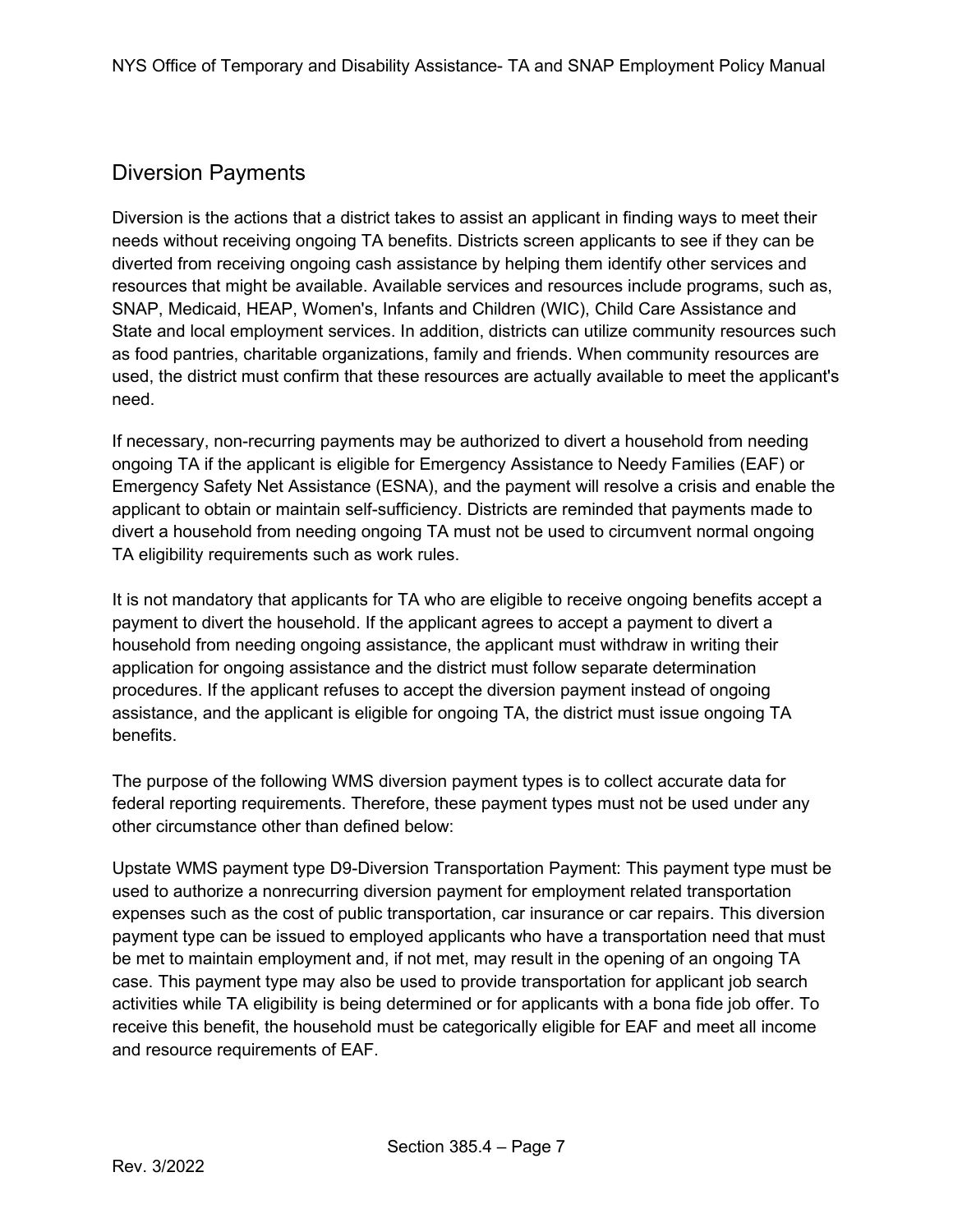Payment type "D9 - Diversion Transportation Payment" is allowed with TA case types 11,12 and 19 with transaction type 09 - Open/Close. This payment type is also allowed with TA case types 11, 12, 16, and 17 with transaction type 03 - Denial, and on active case types 20, 22, 24 and 31, with a required special claiming code of F. Payment type D9 must be authorized as a single issue payment and can be authorized as either a restricted or unrestricted payment.

Upstate WMS payment type F5 – Shelter Related Expenses and Mortgage/Tax Arrears: This payment type is used to authorize a nonrecurring short-term diversion payment for expenses directly associated with resolving a housing related crisis or episode of immediate need for homeowners. These include mortgage or mortgage arrears, moving expenses, storage fees or household structural or equipment repairs. This diversion payment type can be issued only to applicants who have an emergency or immediate need that if resolved would enable the family to avoid the need for ongoing assistance. To receive this benefit the household must be categorically eligible for EAF and meet all income and resource requirements of EAF.

This payment type is allowed with TA case types 11, 12 and 19 with transaction type is 09 - Open/Close. This payment type is also allowed with TA case type 11, 12, 16 and 17 with transaction type 03- Denial, and on active case types 20, 22, 24 and 31, with a required special claiming code of F. This payment type must be authorized as a single-issue payment and can be authorized as either a restricted or unrestricted payment.

This payment type must not be used to authorize payments for rent, transportation expenses, child care expenses, costs related to applicant job search or payments for work related items, utility shutoffs, or brokers'/finders' fees.

Upstate WMS payment type F6 - Diversion Rental Payment: This payment type is used to authorize a non-recurring short-term diversion payment for rent or rental arrears. This diversion payment type can be issued only to applicants who have an immediate shelter need (rent) that if resolved will enable the family to avoid the need for ongoing TA. To receive this benefit the household must be categorically eligible for EAF and meet all income and resource requirements of EAF.

This payment type is allowed with TA case types 11, 12 and 19 with transaction type is 09 - Open/Close. This payment type is also allowed with TA case type 11, 12, 16 and 17 with transaction type 03- Denial, and on active case types 20, 22, 24 and 31, with a required special claiming code of F. This payment type must be authorized as a single-issue payment and can be authorized as either a restricted or unrestricted payment.

This payment type must not be used to authorize payments for mortgage expenses, property taxes, moving expenses, storage fees, household structural or equipment repairs, security deposits, utility shutoffs, or brokers'/finders' fees.

Upstate WMS payment type D7-Transitional Services Payments: This payment type is used to authorize non-recurring employment related expenditure such as a uniforms allowance, tools,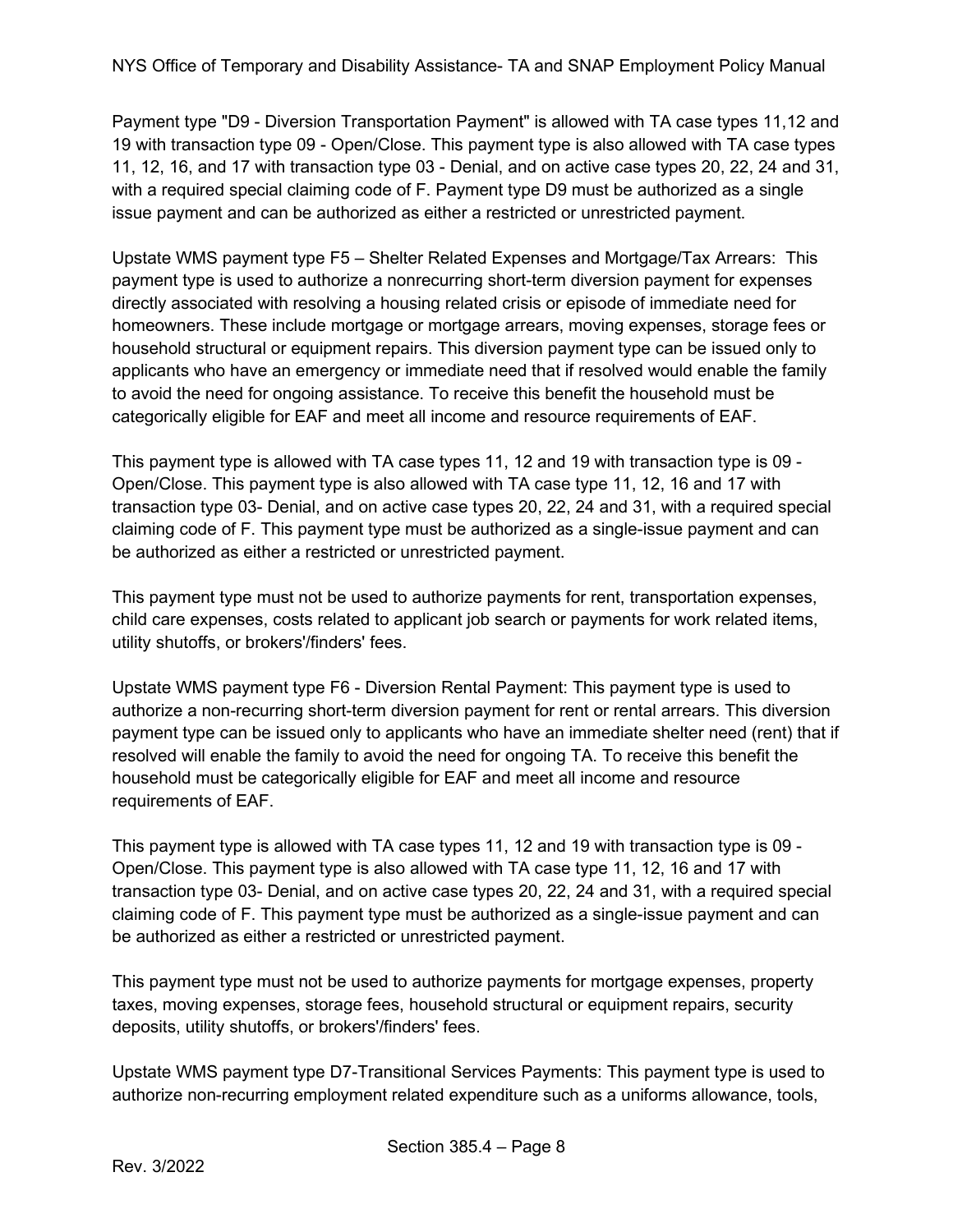NYS Office of Temporary and Disability Assistance- TA and SNAP Employment Policy Manual

license fees, or other items needed to enable an individual to maintain employment. The households for which these payments are made are no longer in receipt of ongoing FA, or noncash SNA/FP because of employment and they have an employment-related expense that if not met will result in the continuation of an ongoing TA case. This is the only WMS diversion payment code that will allow a payment to be issued at the time of a TA case closing. All other WMS diversion payment type codes are used exclusively for applicant families.

Payment type "D7 - Transitional Services Payments" is allowable with TA case types 11, 12, 16, 17 and 19. This pay type will only be allowed with Transaction Types 07 (Closing), 08 (Recert/Closing) and 09 (Open/ Close). For Case Types 16 and 17 a State/Federal Charge Code of 63 (TANF Individual Exceeding 5 Year Limit) or 64 (TANF Native American on NYS Reservation Exceeding 5 Year Limit) must be present on Screen 3 of the APTAD or LDSS-3209. This payment type is also allowed with TA case types 11, 12, 16, and 17 with transaction type 03 - Denial, and on active case types 20, 22, 24 and 31, with a required special claiming code of F.

Payment type D7 must be authorized as a single-issue payment and can be authorized as either a restricted or unrestricted payment.

Transportation related expenses such as car insurance, auto repairs or similar transportation costs must not be authorized with this payment type (see payment type D9).

#### **Utilizing EAF Payments To Divert A Family From Needing Ongoing TA**

District staff must use their judgment to evaluate if there is a reasonable chance that the authorization of a non-recurring EAF payment will resolve a crisis and enable the applicant family to obtain or maintain self-sufficiency and avoid ongoing TA. If it is believed that authorizing an EAF payment will divert a family from needing ongoing assistance, the family must be categorically and financially eligible for EAF. Eligibility is based upon the same criteria and scope of assistance as specified in 18 NYCRR 372, except for the criteria that the emergency must be one that was sudden, could not have been foreseen, and was beyond the applicant's control.

EAF payments to divert a family from needing ongoing TA are limited to the scope of assistance as specified in 18 NYCRR Parts 352 and 372. If a particular item of need is not found in 18 NYCRR 352 the need may be covered under 18 NYCRR 372.4(d) which provides payments for services necessary to cope with an emergency, such as, car insurance payments, car repairs, etc., Districts retain the ability to pursue the recovery of or recoup assistance, per 18 NYCRR 352.7(g)(3).

Utility shut offs under 18 NYCRR 352.5 (e), brokers/finders fees and security deposits cannot be authorized to divert a household from needing ongoing assistance.

#### **Utilizing ESNA Payments To Divert A Family From Needing Ongoing TA**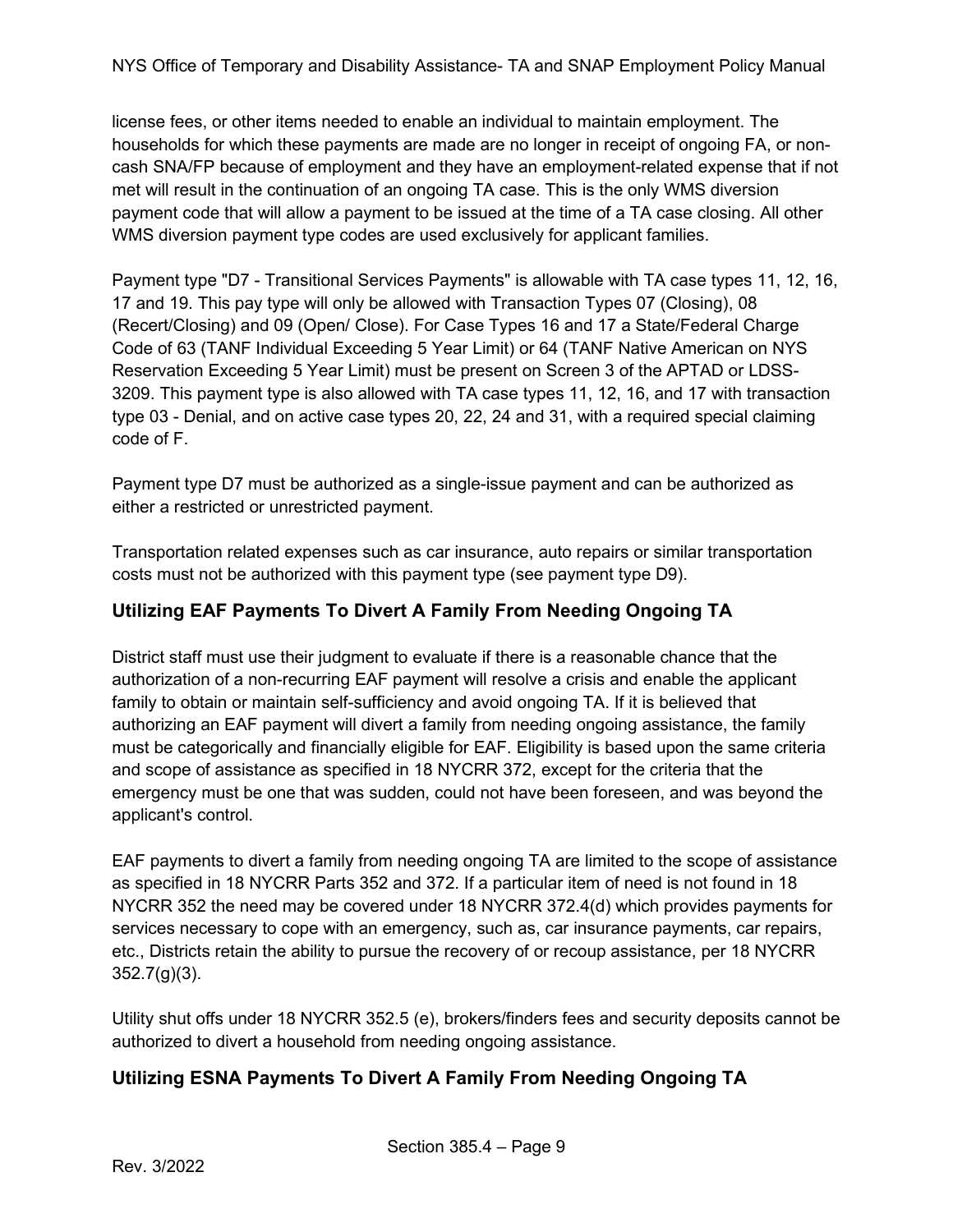ESNA is intended for individuals who are not eligible for ongoing TA including ongoing SNA and have a short-term emergency situation (expected to last 3 months or less) such as, expenses resulting from a fire or other emergency. If necessary, non-recurring ESNA payments may be authorized to divert a household from needing ongoing TA if the applicant is eligible for ESNA, and the payment will resolve a crisis and enable the applicant to obtain or maintain selfsufficiency. ESNA may also be authorized to applicants who are eligible for ongoing SNA but have agreed to accept a non-recurring payment to assist the applicant in obtaining or maintaining self-sufficiency and prevent the need for ongoing TA.

Districts may authorize ESNA to divert applicants of TA. To authorize ESNA to divert an applicant from needing ongoing TA the household must be eligible to receive ESNA (Eligibility is based upon the same criteria and scope of assistance as specified in 18 NYCRR 370.3), there must be an immediate need or crisis that, if not met, will jeopardize an individual's ability to obtain or maintain self-sufficiency, and there is a reasonable chance that the payment will divert the applicant from needing ongoing TA.

ESNA payments to divert applicants from needing ongoing TA are limited to the scope of assistance as specified in 18 NYCRR 352. Services payments such as car insurance payments or car repairs cannot be paid for applicants, who are not eligible for EAF, therefore these services payments may not be authorized to household eligible for ESNA. WTW employment related supportive services payment should be explored if the identified need is employment related.

#### <span id="page-9-0"></span>SNAP Employment and Training Participants, including ABAWDs

Federal regulations require districts to inform each SNAP E&T participant that allowable expenses are available for reimbursement upon presentation of appropriate documentation. Districts must provide supportive service payments to mandatory and voluntary SNAP E&T participants engaged in SNAP E&T work assignments and ABAWD qualifying work activities for expenses that are reasonably necessary and directly related to participation in the SNAP E&T and/or ABAWD activity. SNAP E&T funds, including participant reimbursements **cannot** be used for TANF applicants or recipients. Costs must be directly related to participation in SNAP E&T allowable work activities. Use of SNAP E&T funds for dependent care costs is subject to a plan approved by OTDA, OCFS and Division of Budget.

Supportive services should be reasonably necessary and directly related to participation in employment and training activities.

Reimbursable costs may include, but are not limited to:

- Dependent care costs
- Transportation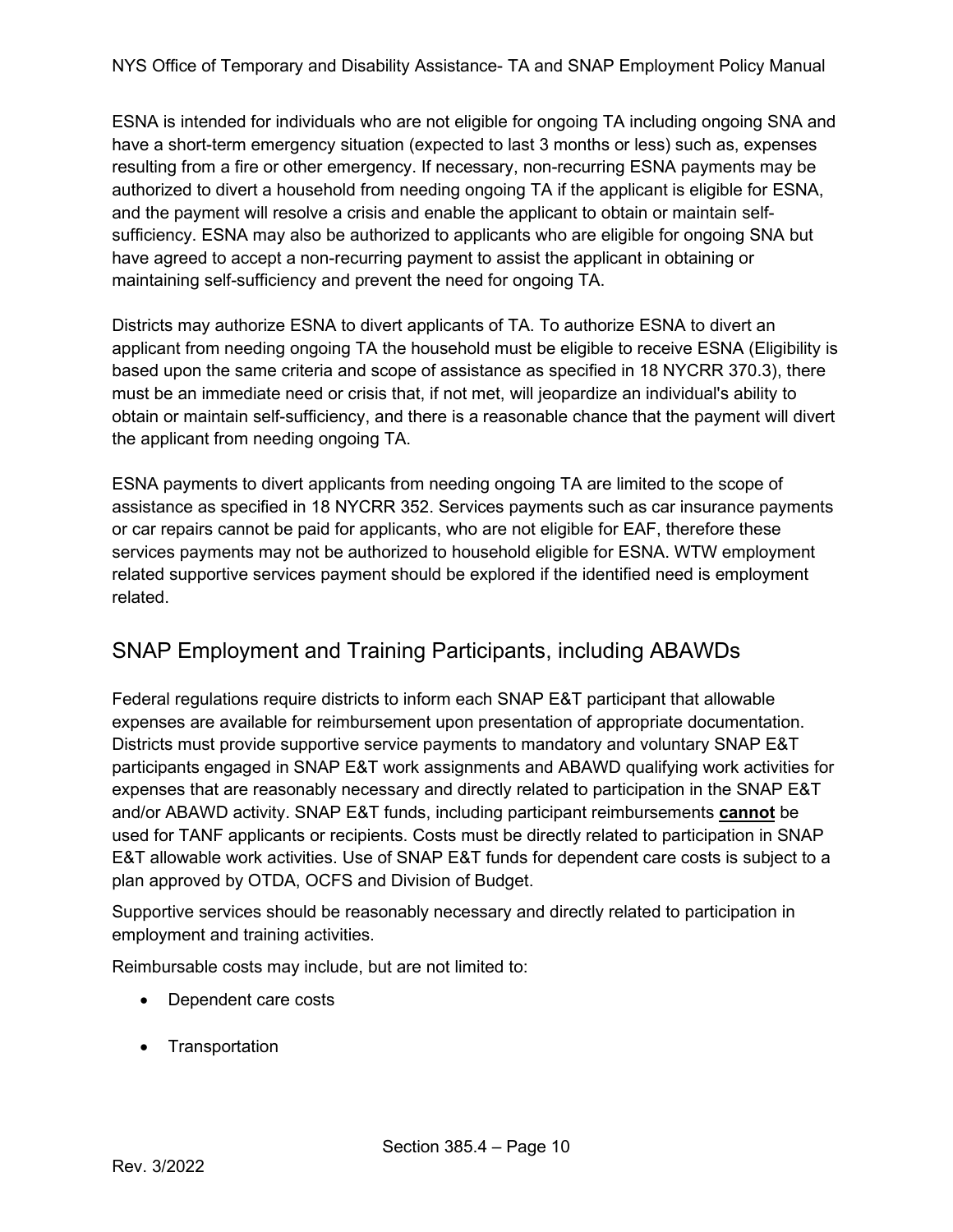• Other work, training or education related expenses such as uniforms, personal safety items or necessary equipment and books or training materials.

The job retention component of SNAP E&T is meant to provide supportive services for a minimum of 30 days, and not more than 90 days, to individuals who have secured employment. Only individuals who have received other employment/training services under the SNAP E&T program within 90 days prior to placement in unsubsidized employment are eligible for job retention services. Job retention reimbursements must be reasonable and necessary and can include:

- Clothing required for a job
- Equipment or tools required for a job
- Relocation expenses
- Transportation
- Dependent care costs

Payment type F2 (participant reimbursement) is the payment type for authorizing SNAP E&T supportive service payments. F2 payments may only be authorized for case types 16 (Safety Net Cash Assistance), 17 (Safety Net Non-Cash Assistance), 31 (NTA/SNAP), and 32 (SNAP-MIX) provided the household is not applying for or receiving TANF funded assistance (case types 11 or 12). SNAP E&T funded supportive services are funded by 50% federal reimbursement and 50% local share.

**Note**: While this section of the regulations authorizes dependent care as a supportive service, dependent care payments are funded through the Child Care Development Block Grant. Please refer to Office of Children and Family Services regulations at 18 NYCRR section 415 for policy on provision of dependent care. Contact the Division of Child Care Services at 518-474-9454 for information and guidance.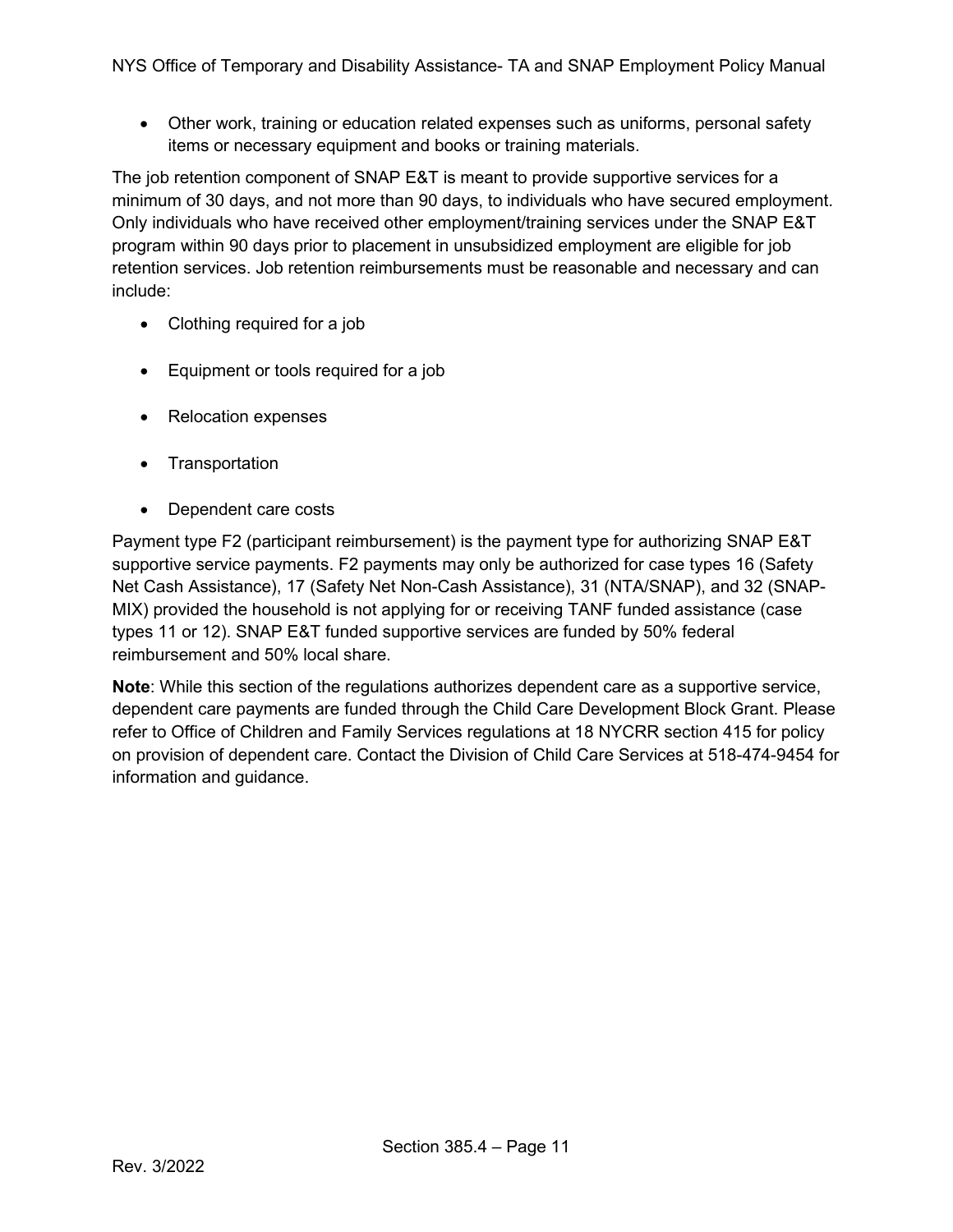### <span id="page-11-0"></span>Part C - Questions and Answers

Q.1 Can the district pay to repair an applicant's car in order to enable the TA applicant to continue working?

- A.1 Yes. Supportive services can be used as a diversion in a front door program. You may use the assessment process as a front door activity and determine that repairing the car enables the applicant to continue in his/her employment and prevents the applicant from needing public assistance.
- Q.2 Can I pay child care for TA applicants who are doing job search?
- A.2 Yes. Individuals with a child under thirteen who require child care in order to participate should be provided it. In instances where the district requires an applicant to participate and the individual does not have child care, the district must make at least two referrals for child care, one of which must be to a regulated child care provider. (If an individual is unable to find a child care provider on their own, the worker must provide the individual with two choices of child care providers. At least one of these choices must be a child care provider who is licensed or registered with the State of New York or with New York City Department of Health and Mental Hygiene*.)*

Child care for individuals eligible for services under the Child Care Development Block Grant should be funded with Child Care Development Block Grant funds.

- Q.3 Which cases receive case management?
- A.3 For TA recipients, if local funds are available, pregnant adolescents, adolescent parents, at risk youth under eighteen, and individuals with limited English proficiency are case managed. However, the local district plan may offer case management to other groups. For SNAP, all TA/SNAP and NTA/SNAP recipients assigned to a SNAP employment and training work activity must receive case management.
- Q.4 Can supportive services be issued to a client after a TA case is closed?
- A.4 Yes, for up to 90 days after the TA case is closed due to obtaining employment. Also, based on the availability of local district funds and/or appropriate programs, supportive services may be continued beyond 90 days post-employment if the individual qualifies for TANF funded services under the 200% of poverty guidelines.
- Q.5 Can a client be required to move to an area with better job opportunities?
- A.5 No, but remoteness is no longer an allowable reason for failing to comply with work activity assignments. If the district determines that jobs exist outside of the individual's community for which the individual is capable of engaging, then the district may refer the individual to these jobs even if no public transportation exists between the community in which the individual lives and the one in which the job opportunity exists. The regulations require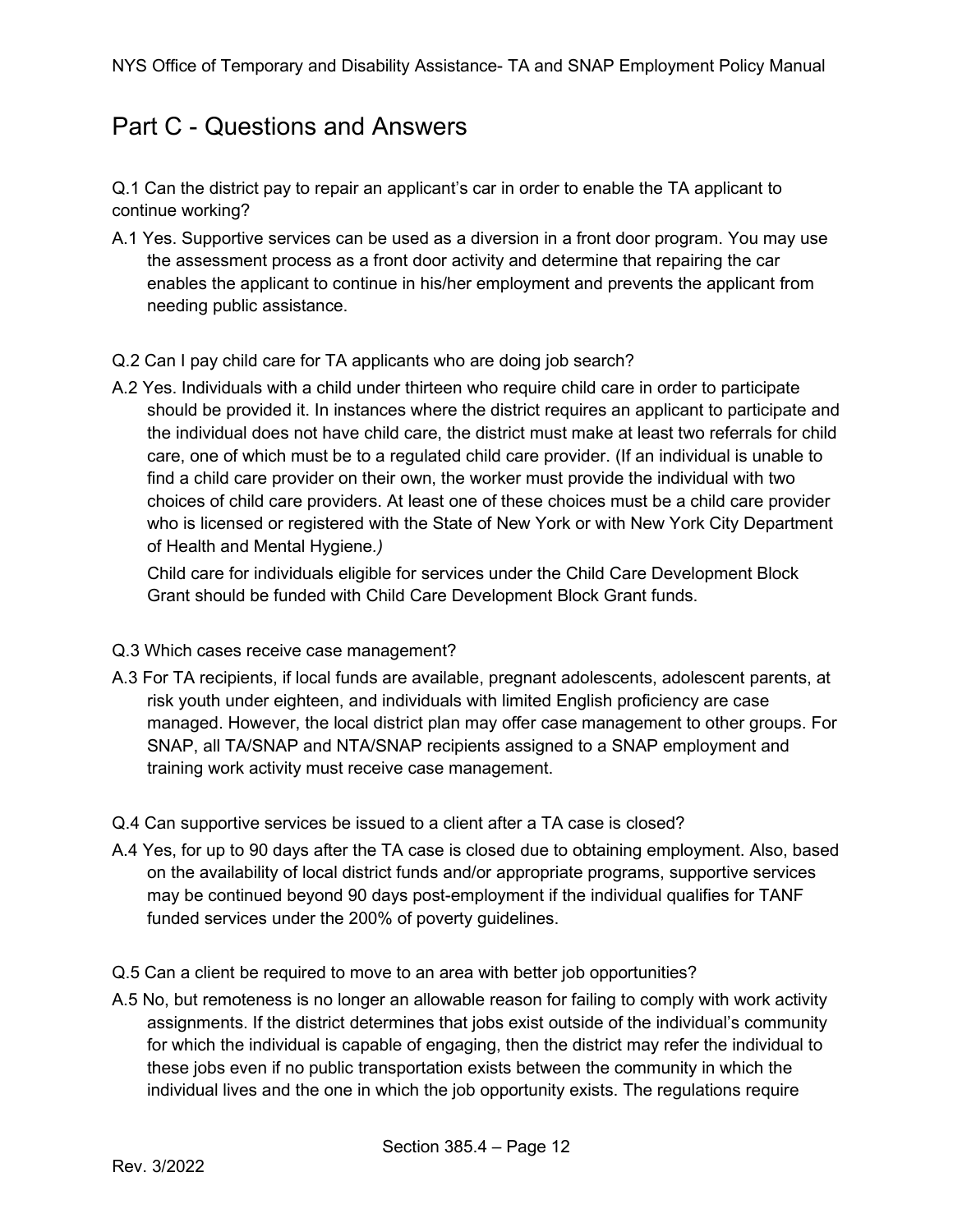districts to make diligent efforts to assist individuals in overcoming transportation problems, including the provision of supportive services if the district determines them necessary. Districts can even provide the supportive services necessary to help an individual move and set up housekeeping in another community if it determines such services appropriate.

- Q.6 Are the costs of SNAP E & T participation reimbursement payments eligible for Federal funding?
- A.6 Effective May 13, 2002, the entire portion of a SNAP E & T participant reimbursement payment is federally reimbursable at a rate of 50%. SNAP E & T participant reimbursement payments are eligible for 50% federal and 50% local share.
- Q.7 What supportive services are available to individuals participating in the SNAP E&T program?
- A.7 Districts must provide supportive service payments to individuals participating in the SNAP E&T program, including applicants and volunteers, for expenses that are reasonably necessary and directly related to participation in the E&T program. Individuals who are subject to the ABAWD requirements and are participating in an ABAWD qualifying work activity that is a SNAP E&T work activity (either as a mandatory assignment or volunteer) are eligible to receive supportive service payments for expenses that are reasonably necessary and directly related to participation in the SNAP E&T and/or ABAWD activity. Examples of services include bus tokens/passes, gas cards, mileage reimbursement, vehicle repairs and other participation related expenses such as work-related clothing and tools.
- Q.8 Can districts request reimbursement for dependent care funds relating to supportive services for individuals participating in a SNAP E & T program?
- A.8 Districts may request reimbursement for expenditures relating to dependent care funds. SNAP E&T dependent care funds may be used to support eligible child care costs incurred for dependents under the age of 13. SNAP E&T dependent care funds may also be used to support eligible dependent care costs for a child with special needs or under court supervision who is under 18 years of age or under 19 years of age and a full-time student in a secondary school or in an equivalent level vocational or technical training program. Documentation is required for children who have been identified as having special needs or are under court supervision, as described above.
- Q.9 Can districts and/or E&T contracted providers use SNAP E & T funds to purchase computers for SNAP E&T participants to use?
- A.9 SNAP E&T administrative funds (50 percent SNAP E&T administrative funds and or 100 percent SNAP E&T administrative funds) may be used to purchase laptops or other computer equipment that may be loaned to E&T participants who need such equipment to participate in SNAP E&T activities. In accordance with federal cost principles, the cost must be reasonably necessary and directly related to the operation of or participation in the SNAP E&T program. District's expenditures to maintain a laptop loaner program for